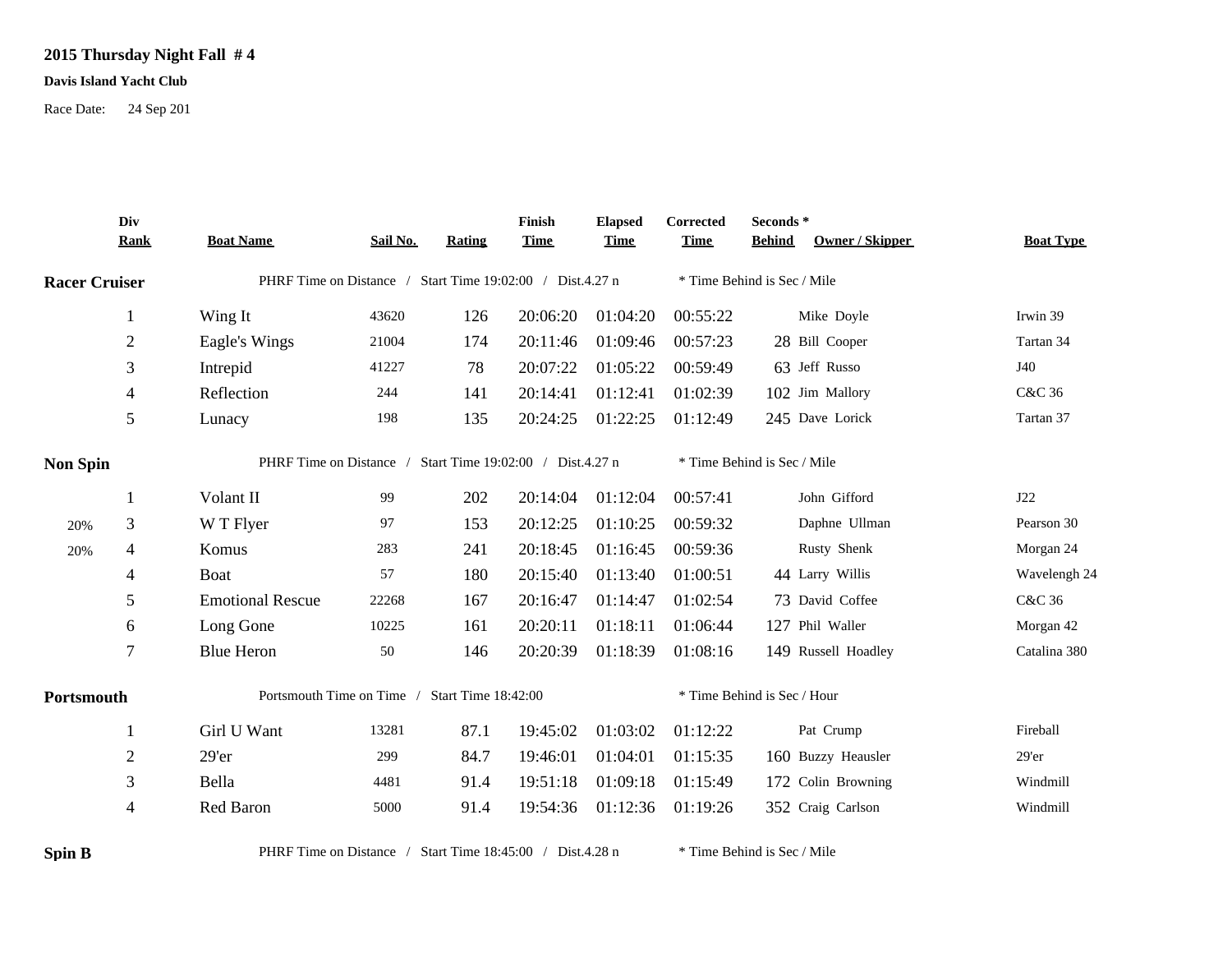|                  | $\mathbf{1}$   | Alliance                                                  | 734   | 111          | 19:46:09 | 01:01:09          | 00:53:14                    | Bob Glaser/ Tom Barry       | Capri 30           |  |  |
|------------------|----------------|-----------------------------------------------------------|-------|--------------|----------|-------------------|-----------------------------|-----------------------------|--------------------|--|--|
|                  | $\overline{c}$ | Tenacity                                                  | 241   | 132          | 19:47:53 | 01:02:53          | 00:53:28                    | 3 Ken Hardy                 | Laser 28           |  |  |
|                  | 3              | Abracadabra                                               | 511   | 156          | 19:51:06 | 01:06:06          | 00:54:58                    | 24 Emily Kropp              | Wavelength 24      |  |  |
|                  | $\overline{4}$ | Junior                                                    | 41186 | 123          | 19:48:48 | 01:03:48          | 00:55:02                    | 25 Frank Selph Jr           | J27                |  |  |
|                  | 5              | Bay Wolf                                                  | 40177 | 132          | 19:51:14 | 01:06:14          | 00:56:49                    | 50 John Brennan             | S <sub>2</sub> 9.1 |  |  |
|                  | 6              | Privateer                                                 | 282   | 132          | 19:51:52 | 01:06:52          | 00:57:27                    | 59 Chris Jones              | S <sub>2</sub> 9.1 |  |  |
|                  | 7              | Meltemi                                                   | 40787 | 132          | 19:53:40 | 01:08:40          | 00:59:15                    | 84 Alex Korakis             | S <sub>2</sub> 9.1 |  |  |
|                  | $\,8\,$        | Dr Bligh                                                  | 30    | 132          | 20:00:55 | 01:15:55          | 01:06:30                    | 186 Mike Maher              | S <sub>2</sub> 9.1 |  |  |
|                  | 9              | Forerunner                                                | 23656 | 132          | 20:02:38 | 01:17:38          | 01:08:13                    | 210 Tim Ruman/ Frank Selph  | <b>J30</b>         |  |  |
| <b>Melges 24</b> |                | PHRF Time on Distance / Start Time 18:40:00 / Dist.4.28 n |       |              |          |                   |                             | * Time Behind is Sec / Mile |                    |  |  |
|                  | 1              | Wicked Witch                                              | 719   | 75           | 19:39:12 | 00:59:12          | 00:53:51                    | Joe Blouin                  | Melges 24          |  |  |
|                  | $\sqrt{2}$     | Firewater                                                 | 687   | 75           | 19:39:40 | 00:59:40          | 00:54:19                    | 7 George Haynie             | Melges 24          |  |  |
|                  | 3              | Carmelita                                                 | 119   | 75           | 19:41:39 | 01:01:39          | 00:56:18                    | 34 J.A. Booker              | Melges 24          |  |  |
|                  | $\overline{4}$ | Rogue                                                     | 457   | 75           | 19:42:39 | 01:02:39          | 00:57:18                    | 48 Bob Kroetsch             | Melges 24          |  |  |
| J24              |                | PHRF Time on Distance / Start Time 18:40:00 / Dist.4.28 n |       |              |          |                   |                             | * Time Behind is Sec / Mile |                    |  |  |
| 20%              | $\mathbf{1}$   | Kraken                                                    | 3203  | 171          | 19:58:28 | 01:18:28          | 01:06:16                    | Jeffrey Siewert             | J24                |  |  |
| Spin A           |                | PHRF Time on Distance / Start Time 18:57:00 / Dist.4.28 n |       |              |          |                   | * Time Behind is Sec / Mile |                             |                    |  |  |
|                  | $\mathbf{1}$   | No Limit                                                  | 39526 | 42           | 19:47:35 | 00:50:35          | 00:47:35                    | Burns/Hobbs/ Zonnenberg     | Farr 395           |  |  |
|                  | $\sqrt{2}$     | Mad Cow 2                                                 | 46453 | 57           | 19:48:57 | 00:51:57          | 00:47:53                    | 4 Dave German/ Ed Ruark     | <b>B32</b>         |  |  |
|                  | 3              | Rocket                                                    | 48    | 72           | 19:51:38 | 00:54:38          | 00:49:30                    | 27 Tarry Grimsdale          | J35                |  |  |
|                  | 4              | Hot Water                                                 | 42696 | 72           | 19:57:22 | 01:00:22          | 00:55:14                    | 107 Jose Suarez Hoyos       | J35                |  |  |
|                  | 5              | Tampa Girl                                                | 83242 | 54           | 19:58:04 | 01:01:04          | 00:57:13                    | 135 Bill Terry              | J120               |  |  |
|                  | 6              | ${\rm Jo~Jo}$                                             | 202   | 96           | 20:05:41 | 01:08:41          | 01:01:50                    | 200 Ray Dunn                | Olson 30           |  |  |
| AVE              |                | Fire & Ice                                                | 83198 | 81           |          |                   |                             | George Cussins              | J105               |  |  |
| Cats             |                | PHRF Time on Distance / Start Time 18:57:00 / Dist.4.28 n |       |              |          |                   |                             | * Time Behind is Sec / Mile |                    |  |  |
|                  |                |                                                           |       |              |          |                   |                             |                             |                    |  |  |
|                  | 1              | A Cat                                                     | 73    | $\mathbf{1}$ |          | 19:34:52 00:37:52 | 00:37:48                    | OH Rodgers                  |                    |  |  |

**HPR** Time on Time / Start Time 18:40:00 \* Time Behind is Sec / Hour